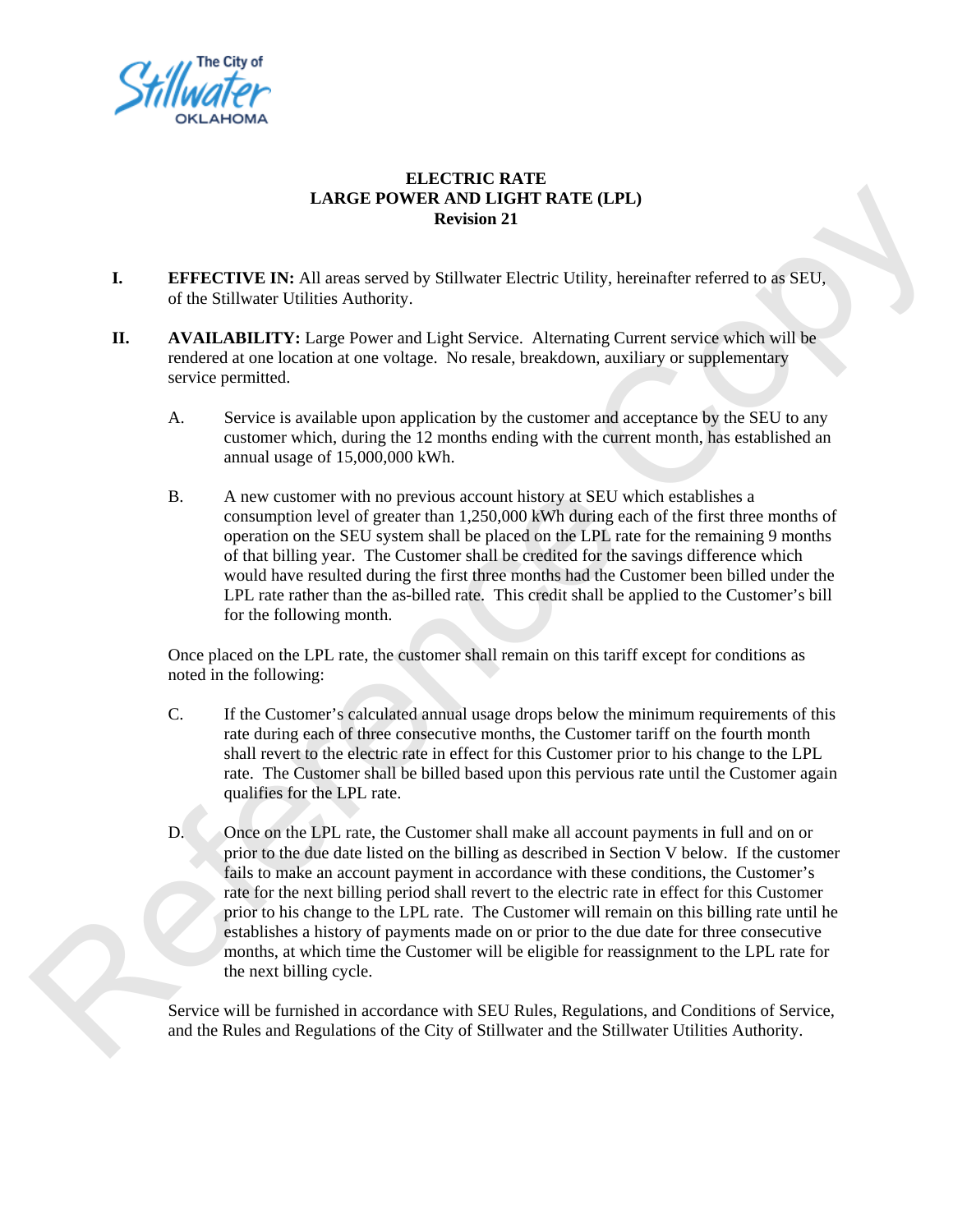#### **III. RATES:**

### **A. DISTRIBUTION (Service Levels 3 and 4):**

- 1. Customer Charge: \$415.48 per month.
	- 2. Demand Charge:
		- - a. Summer Season: \$18.37 per kW of Billing Demand per month.
			- b. Winter Season: \$ 6.57 per kW of Billing Demand per month.
	- 3. Energy Charge:
		- a. First 2,000,000 kWh per month: \$0.04648 per kWh.
		- b. All additional kWh per month: \$0.03858 per kWh.
- month.<br>
EV AV of Billing Demand per month.<br>
EV AV Of Billing Demand per month.<br>
S0.04648 per kWh.<br>
S0.03858 per kWh.<br>
Copyright Community Meridian Server Month.<br>
Copyright Community Meridian Server Month.<br>
Copyright Commun

### **B. SECONDARY (Service Level 5):**

- 1. Customer Charge: \$234.25 per month.
- 2. Demand Charge:
	-
	- a. Summer Season: \$20.04 per kW of Billing Demand per month. b. Winter Season: \$ 7.16 per kW of Billing Demand per month.
- 3. Energy Charge:
	- a. First 2,000,000 kWh per month: \$0.04754 per kWh.
	- b. All additional kWh per month: \$0.03998 per kWh.
- **IV: MINIMUM BILL:** The minimum monthly bill shall be the Customer Charge, plus the applicable Demand Charge as computed under this Rate Schedule. SEU shall specify a larger minimum monthly bill, calculated in accordance with SEU's Allowable Expenditure Formula in its Terms and Conditions of Service when necessary to justify the investment required to provide service. a. Summer Season:  $$20.04$  per kW of Billi<br>
1. Winter Season:  $$5.16$  per kW of Billi<br>
3. Energy Charge:  $$5.16$  per kW of Billi<br>
3. Energy Charge:  $$5.16$  per kW of Billi<br>
1. All additional kWh per month:  $$50.04754$  per
	- **V.** LATE PAYMENT CHARGE: A late payment charge in an amount equal to ten per cent (10%) of the total amount due on each monthly bill as calculated under this Rate Schedule or \$2,500, whichever is less, will be added if the bill is not paid on or before the due date stated on the bill. The due date shall be twenty-one (21) days after the bill is mailed.
	- **VI. DETERMINATION OF BILLING DEMAND:** The Billing Demand is the demand value, in kilowatts, upon which the demand charge is based. This value shall be the greater of the following:
		- a. The Maximum Demand established during the billing month, corrected for power factor, as set forth under the Power Factor Clause;
		- b. A value not less than 65% of the highest Maximum Demand, corrected for power factor, determined during the previous 12 months ending with the current month.
	- **VII. POWER FACTOR CLAUSE:** The consumer shall at all times take and use power in such a manner that the power factor shall be as near 100% as possible. When the average power factor, as determined by continuous measurement of lagging kVArs, is less than 80%, the Billing Demand shall be determined by multiplying the Maximum Demand, shown by the demand meter for the billing period, by 80 and dividing the product thus obtained by the actual average power factor expressed in per cent.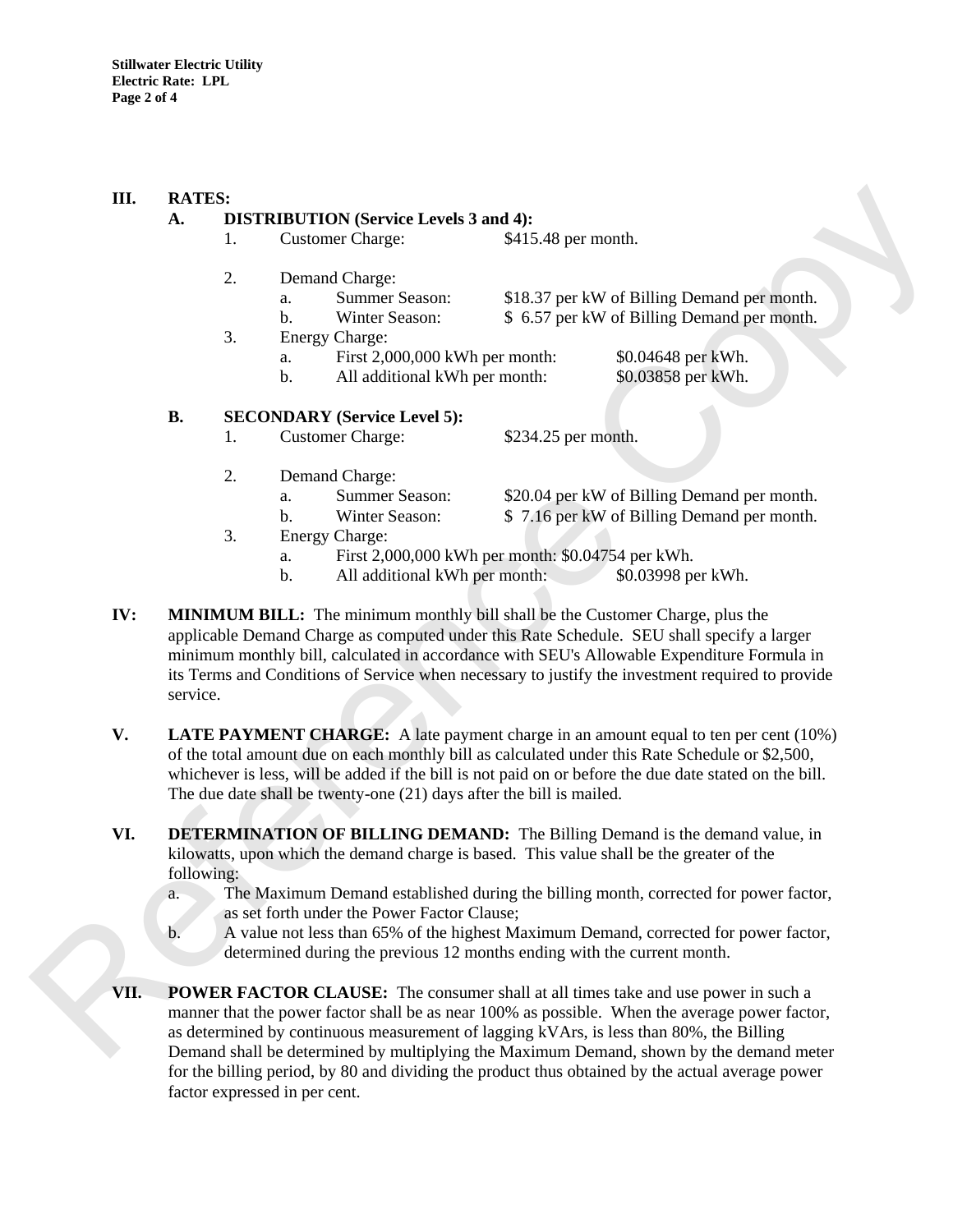## **VIII. SAMPLE CALCULATION:**

- 1. Calculate demand charge by multiplying the Billing Demand as determined in Part VI by the applicable demand charge for the Service Level of the customer.
- 2. Calculate energy charge by multiplying the energy used (kWh) by the applicable energy charge(s) for the Service Level of the customer.
- 3. Multiply total energy used (kWh) by the current month's Power Cost Adjustment (PCA).
- 4. Total Steps 1, 2 and 3.
- 5. Add the applicable customer charge based on the Service Level of the customer.
- 6. Multiply total of Step 5 by the applicable tax.
- **IX. SERVICE LEVELS:** For purposes of the rate, the following shall apply:
- A. Service Level 3 shall mean service at any nominal standard voltage of SEU between 2 kV and 50 kV, both inclusive, by a direct tap to the City's prevailing distribution source from a circuit not dedicated to the customer. Demand as determined in Part VI by<br>of the customer.<br>sed (kWh) by the applicable energy<br>nth's Power Cost Adjustment (PCA).<br>vice Level of the customer.<br>g shall apply:<br>andard voltage of SEU between 2 kV<br>'s prevailing distribu
	- B. Service Level 4 shall mean service at any nominal standard voltage of SEU between 2 kV and 50 kV, both inclusive, where service is rendered through transformation from a SEU prevailing distribution voltage source (2 kV to 50 kV) to a lower distribution voltage with metering at distribution voltage.
	- C. Service Level 5 shall mean service at any nominal standard voltage of SEU less than 2,000 volts with metering at less than 2,000 volts.
- **X. OWNERSHIP OF EQUIPMENT:** The consumer shall own, operate, and maintain the electrical distribution system beginning with and extending beyond the consumer's disconnecting device.
- **XI. METERING EQUIPMENT AND LOCATION:** SEU will own the metering equipment which will normally be located prior to the consumer's disconnecting device. If the SEU chooses to install its metering equipment on the load side of the consumer's transformers, the kWh billed shall be **increased** by the amount of the transformer losses calculated as follows:

0.55% of the total kVA rating of the consumer's transformers times 730 hours.

**XII: TERM:** SEU, at its option, may require a written contract for a year or longer, subject also to special minimum guarantees, which may be necessary in cases warranted by special circumstances or unusually large investments by SEU. Such special minimum guarantees shall be calculated in accordance with the SEU's Allowable Expenditure Formula in its Terms and Conditions of Service on file with and approved by the Commission. a circuit not dedicated to the customer.<br>
B. Service Level 4 shall mean service at any nominal standard volt<br>
and 50 kV, both inclusive, where service is rendered through tra<br>
prevailing distribution voltage.<br>
metering at

Customers who request to be changed to the Large Power and Light Rate from another rate will remain on the Large Power and Light Rate for one year before being permitted to change rates again unless they demonstrate a permanent change in electric consumption or are subject actions specified in the Clauses II.C. or II.D.